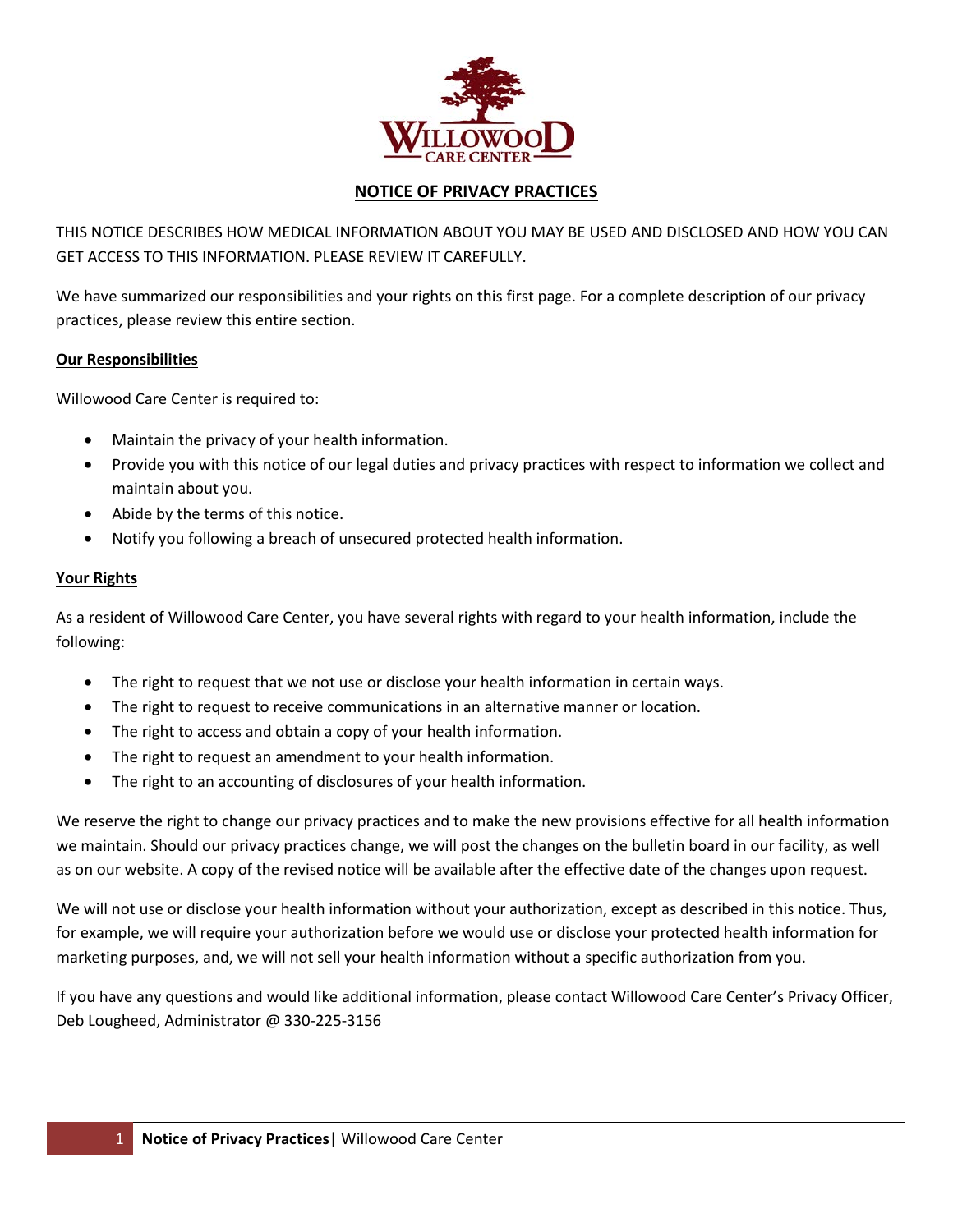#### **Understanding Your Health Record/Information**

Each time you visit Willowood Care Center, a record of your visit is made. Typically, this record contains your symptoms, examination and test results, diagnosis, treatment, and a plan for future care or treatment. This information, often referred to as your health or medical record, serves as a:

- basis for planning treatment;
- means of communication among the many health professionals who contribute to your care;
- legal document describing the care you received;
- means by which you or a third-party payer can verify that services billed were actually provided;
- a tool in educating health professionals
- a source of data for medical research
- a source of information for public health officials who oversee the delivery of health care in the United States;
- a source of data for facility planning and marketing; and
- a tool with which we can assess and continually work to improve the care we render and the outcomes we achieve.

Understanding what is in your record and how your health information is used helps you to: ensure its accuracy, better understand who, what, when, where, and why others may access your health information, and make more informed decisions when authorizing disclosure to others.

## **How We Will Use or Disclose Your Health Information**

- (1) Treatment. We will use or disclose your health information for treatment purposes, including for the treatment activities of other health care providers. For example, information obtained by a nurse, physician, or other member of your health care team will be recorded in your record and used to determine the course of treatment that should work best for you. Your physician will document in your record his or her expectations of the members of your health care team. Members of your health care team will then record the actions they took and their observations. In that way, the physician will know how you are responding to treatment. We will also provide your physician or a subsequent healthcare provider with copies of various reports that should assist him or her in treating you once you are discharged from Willowood Care Center.
- (2) Payment. We will use or disclose your health information for payment, including for the payment activities of other health care providers or payers. For example, a bill may be sent to you or a third-party payer, including Medicare or Medicaid. The information accompanying the bill may include information that identifies you, as well as your diagnosis, procedures, and supplies used.
- (3) Health care operations. We will use or disclose your health information for our regular health operations. For example, members of the medical staff, the risk or quality management manager, or members of the quality improvement team may use information in your health record to assess the care and outcomes in your case and others like it. This information will then be used in an effort to continually improve the quality and effectiveness of the health care and service we provide.

In addition, we will disclose your health information for certain health care operations of other entities. However, we will only disclose your information under the following conditions: (a) the other entity must have,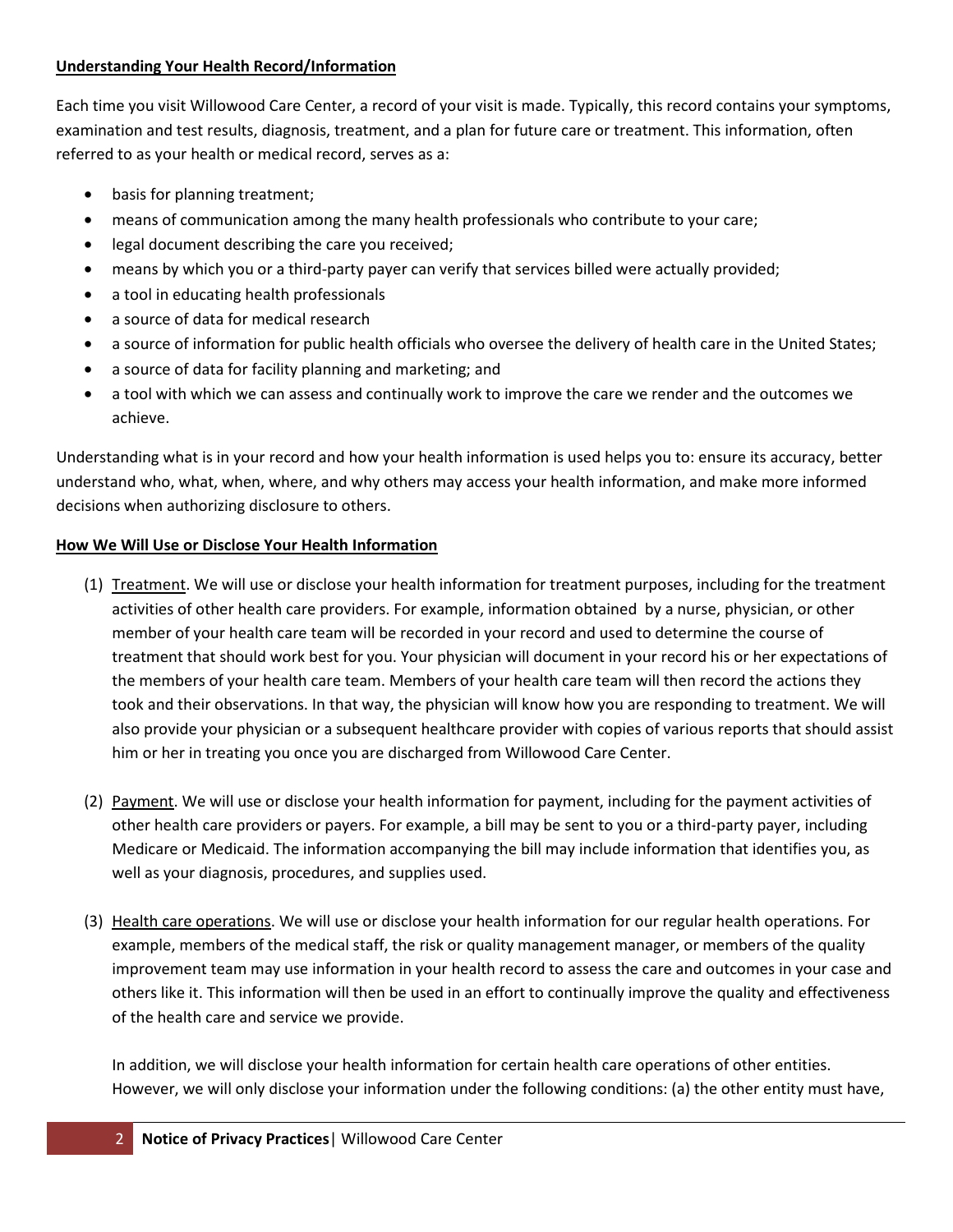or have had in the past, a relationship with you; (b) the health information used or disclosed must relate to that other entity's relationship with you; and (c) the disclosure must only be for one of the following purposes: (i) quality assessment and improvement activities; (ii) population-based activities relating to improving health or reducing health care costs; (iii) case management and care coordination; (iv) conducting training programs; (v) accreditation, licensing, or credentialing activities; or (vi) health care fraud and abuse detection or compliance.

- (4) Business Associates. There are some services provided in our organization through the use of outside people and entities. Examples of these "business associates" include our accountants, consultants and attorneys. We may disclose your health information to our business associates so that they can perform the job we have asked them to do. To protect your health information, however, we require the business associates to appropriately safeguard your information, and they are also required to do so by law.
- (5) Directory. Unless you notify us that you object, we may use your name, location in the facility, general condition, and religious affiliation for directory purposes. This information may be provided to members of clergy and, except for religious affiliation, to other people who ask for you by name. We may also use your name on a nameplate next to or on your door in order to identify your room, unless you notify us that you object.
- (6) Notification. We may use or disclose information to notify or assist in notifying a family member, personal representative, or another person responsible for your care, of your general location, and general condition. If we are unable to reach your family member or personal representative, then we may leave a message for them at the phone number that they provided us, e.g., on an answering machine.
- (7) Communication with family. We may disclose to a family member, other relative, close personal friend or any other person involved in your health care, health information relevant to that person's involvement in your care or payment related to your care. If appropriate, these communications may also be made after your death, unless you instructed us not to make such communications.
- (8) Research. We may disclose information to researchers when certain conditions have been met.
- (9) Transfer of information at death. We may disclose health information to funeral directors, medical examiners, and coroners to carry out their duties consistent with applicable law.
- (10) Organ procurement organizations. Consistent with applicable law, we may disclose health information to organ procurement organizations or other entities engaged in the procurement, banking, or transplantation of organs for the purpose of tissue donation and transplant.
- (11) Marketing. We may contact you regarding your treatment, to coordinate your care, or to direct or recommend alternative treatments, therapies, health care providers or settings. In addition, we may contact you to describe a health-related product or service that may be of interest to you, and the payment for such product or service.
- (12) Fundraising. We may contact you as part of a fund-raising effort, but you will be provided an opportunity to opt out of these communications.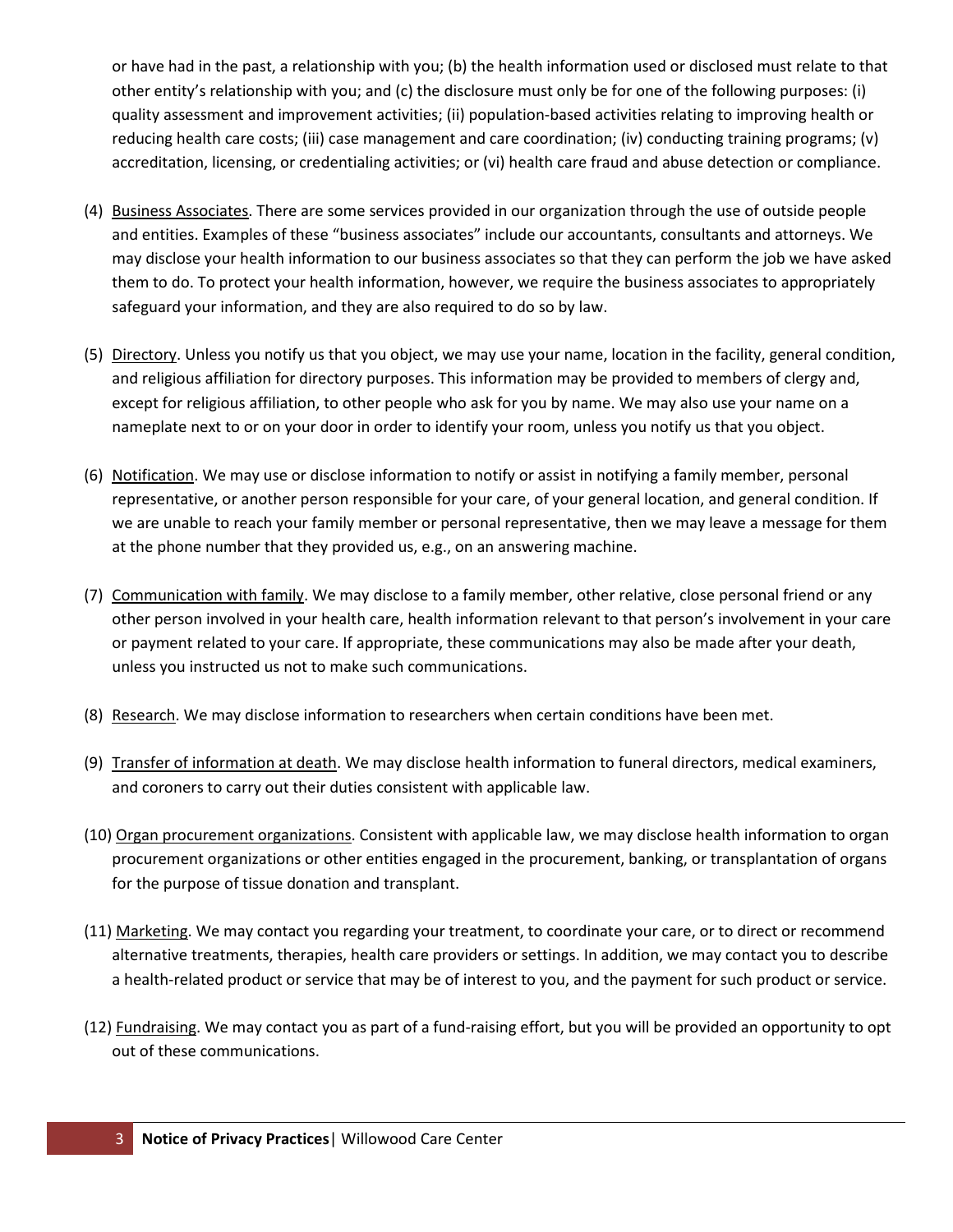- (13) Food and Drug Administration (FDA). We may disclose to the FDA, or to a person or entity subject to the jurisdiction of the FDA, health information relative to adverse events with respect to food, supplements, product and product defects, or post marketing surveillance information to enable product recalls, repairs, or replacement.
- (14) Workers compensation. We may disclose health information to the extent authorized by and to the extent necessary to comply with laws relating to workers compensation or other similar programs established by law.
- (15) Public health. As required by law, we may disclose your health to public health or legal authorities charged with preventing or controlling disease, injury, or disability.
- (16) Correctional institution. Should you be an inmate of a correctional institution, we may disclose to the institution or agents thereof health information necessary for your health and the health and safety of other individuals.
- (17) Law enforcement. We may disclose health information for law enforcement purposes as required by law or in response to a valid subpoena.
- (18) Reports. Federal law makes provision for your health information to be released to an appropriate health oversight agency, public health authority or attorney, provided that a work force member or business associate believes in good faith we have engaged in unlawful conduct or have otherwise violated professional standards and are potentially endangering one or more patients, workers or the public.

### **Your Health Information Rights.**

Although your health record is the physical property of the nursing facility, the information in your health record belongs to you. You have the following rights:

• You may request that we not use or disclose your health information for a particular reason related to treatment, payment, Willowood Care Center's general health care operations, and/or to a particular family member, other relative or close personal friend. We ask that such requests be made in writing on a form provided by Willowood Care Center.

*"Although we will consider your request, please be aware that we are under no obligation to accept it or abide by it…" with "Although we will consider your requests with regard to the use of your health information, please be aware that we are under no obligation to accept it or abide by it, unless it is a request to prohibit disclosures to your health care plan relating to a service for which you have already paid in full or out of pocket. We will abide by your requests with regard to the disclosure of your clinical and personal records to anyone outside of the facility, except in an emergency, if you are being transferred to another health care institution, or the disclosure is required by law."* 42 C.F.R § 483.10(e) *provides that a NF must abide by the resident's right to refuse the release of his/her personal or clinical records to any individual outside of Willowood Care Center, unless the release is necessary because the resident is being transferred to another health care institution, or that its required by law.*

• If you are dissatisfied with the manner in which or the location where you are receiving communications from us that are related to your health information, you may request that we provide you with such information by alternative means or at alternative locations. Such a request must be made in writing, and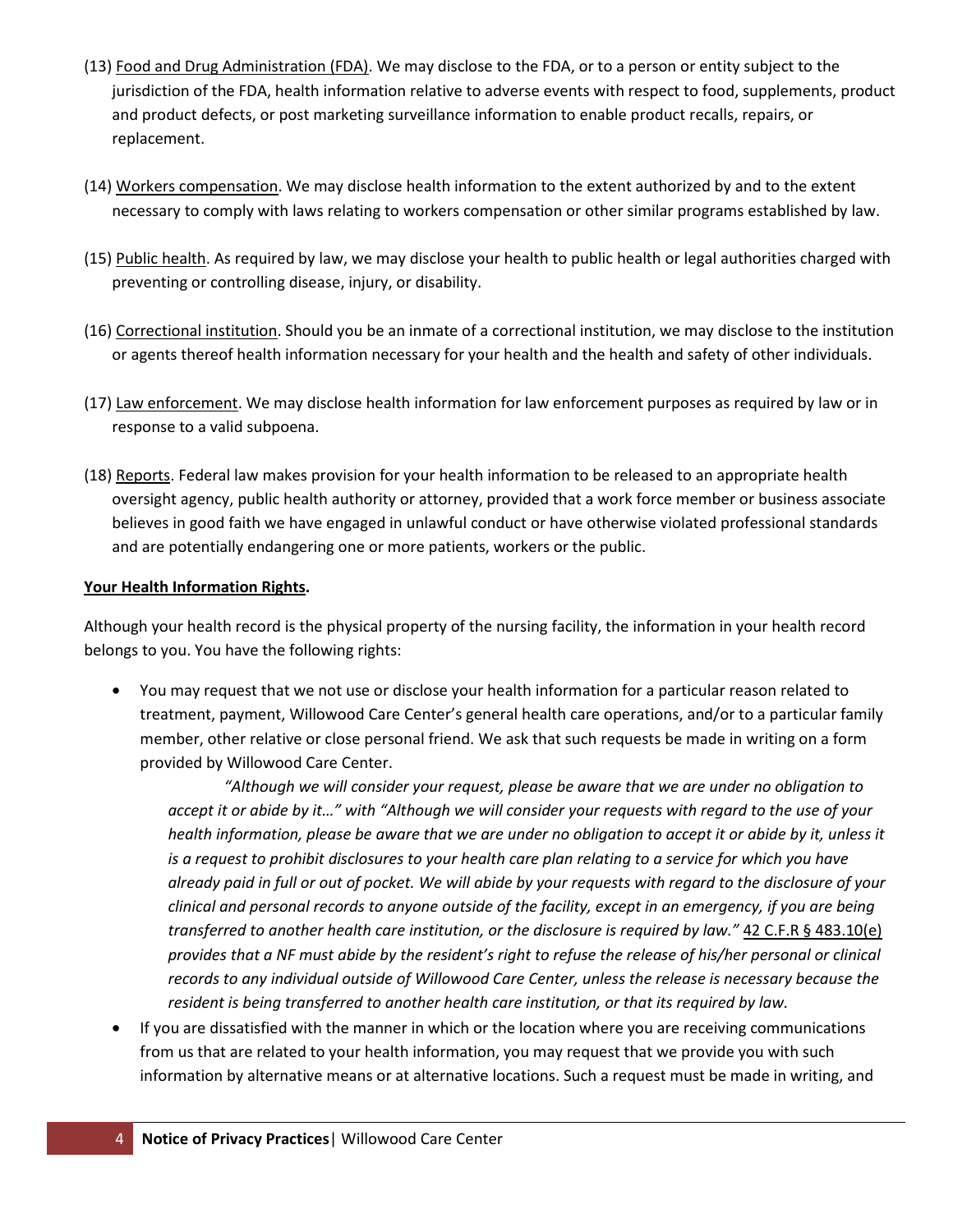submitted to the Privacy Officer. We will attempt to accommodate all reasonable requests. For more information about this right, see 45 C.F.R.§ 164.522(b).

- You may request to inspect and/or obtain copies of health information about you, which will be provided to you in the time frames established by law. You may make such requests orally or in writing; however, in order to better respond to your request we ask that you make such requests in writing on our facility's standard form. If you request to have copies made, we will charge you a reasonable fee. For more information about this right, see 45 C.F.R.§ 164.526.
- You may request that we provide you with a written accounting of all disclosures made by us during the time period for which you request (not to exceed 6 years). We ask that such requests be mad in writing on a form provided by our facility. Please note that an accounting will not apply to the following types of disclosures: disclosures made for reasons of treatment, payment, or health care operations; disclosures made to you or your legal representative, or any other individual involved with your care; disclosures made pursuant to a valid authorization; disclosures to correctional institutions or law enforcement officials; and disclosures for national security purposes. You will not be charged for your first accounting request in any 12-month period. However, for any requests that you make thereafter, you will be charged a reasonable, cost-based fee. For more information about this right, see 45 C.F.R.§ 164.528.
- You have the right to obtain a paper copy of our Notice of Privacy Practices upon request. You may also visit [www.willowoodcare.com](http://www.willowoodcare.com/)
- You may revoke an authorization to use or disclose health information, except to the extent that action has already been taken. Such a request must be made in writing.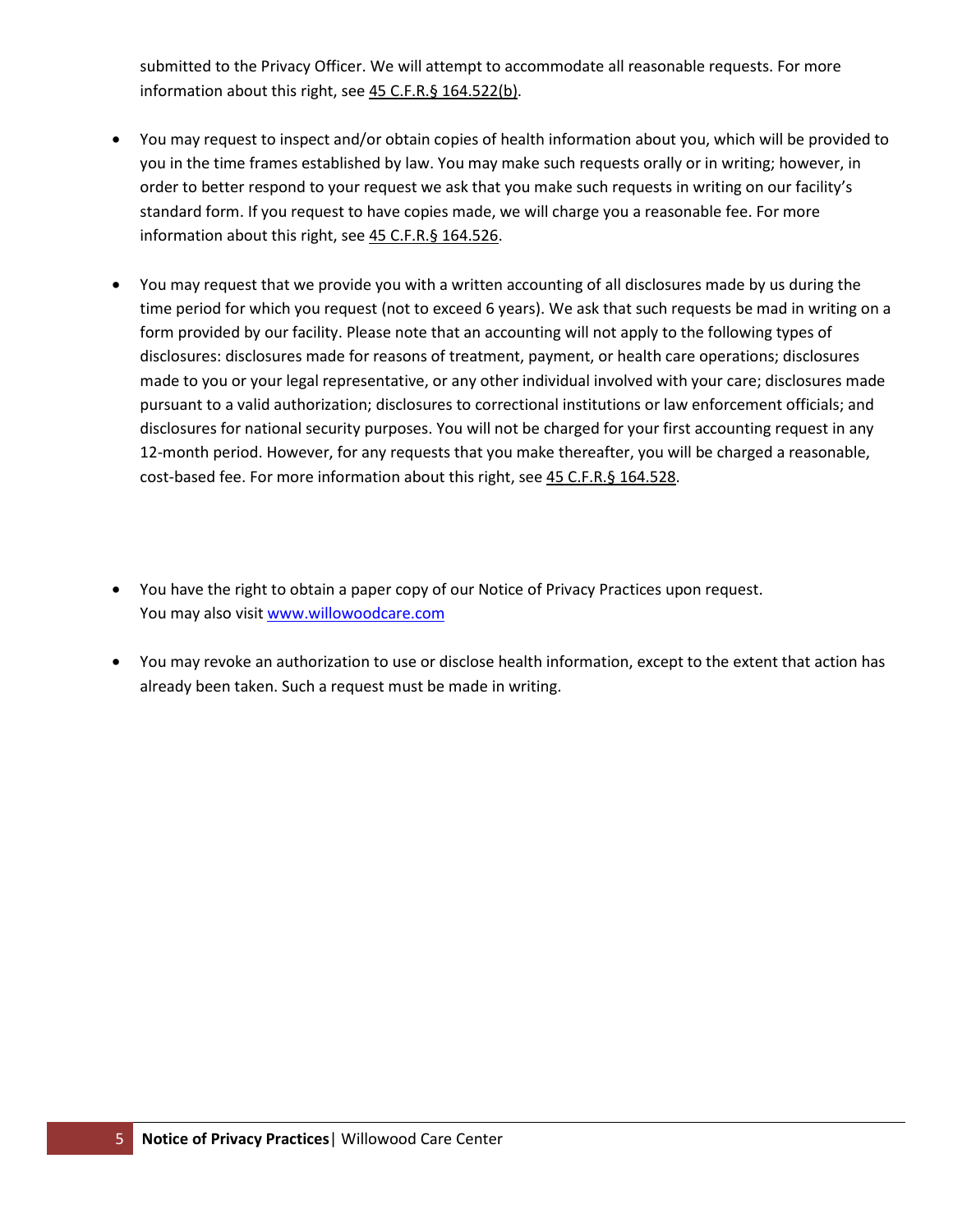#### **For More Information or to Report a Problem**

 $\mathcal{L}_\text{max}$  and  $\mathcal{L}_\text{max}$  and  $\mathcal{L}_\text{max}$  and  $\mathcal{L}_\text{max}$  and  $\mathcal{L}_\text{max}$ 

If you have questions and would like additional information, you may contact Willowood Care Center's Privacy Officer at 330-225-3156

If you believe that your privacy rights have been violated, you may file a complaint with us. These complaints must be filed in writing on a form approved by our facility. The complaint form may be obtained from the Administrator, and when completed should be returned to the administrator. You may also file a complaint with the secretary of the federal Department of Health and Human Services. There will be no retaliation for filing a complaint.

Effective Date: September 1, 2013

Signature of Resident **Date**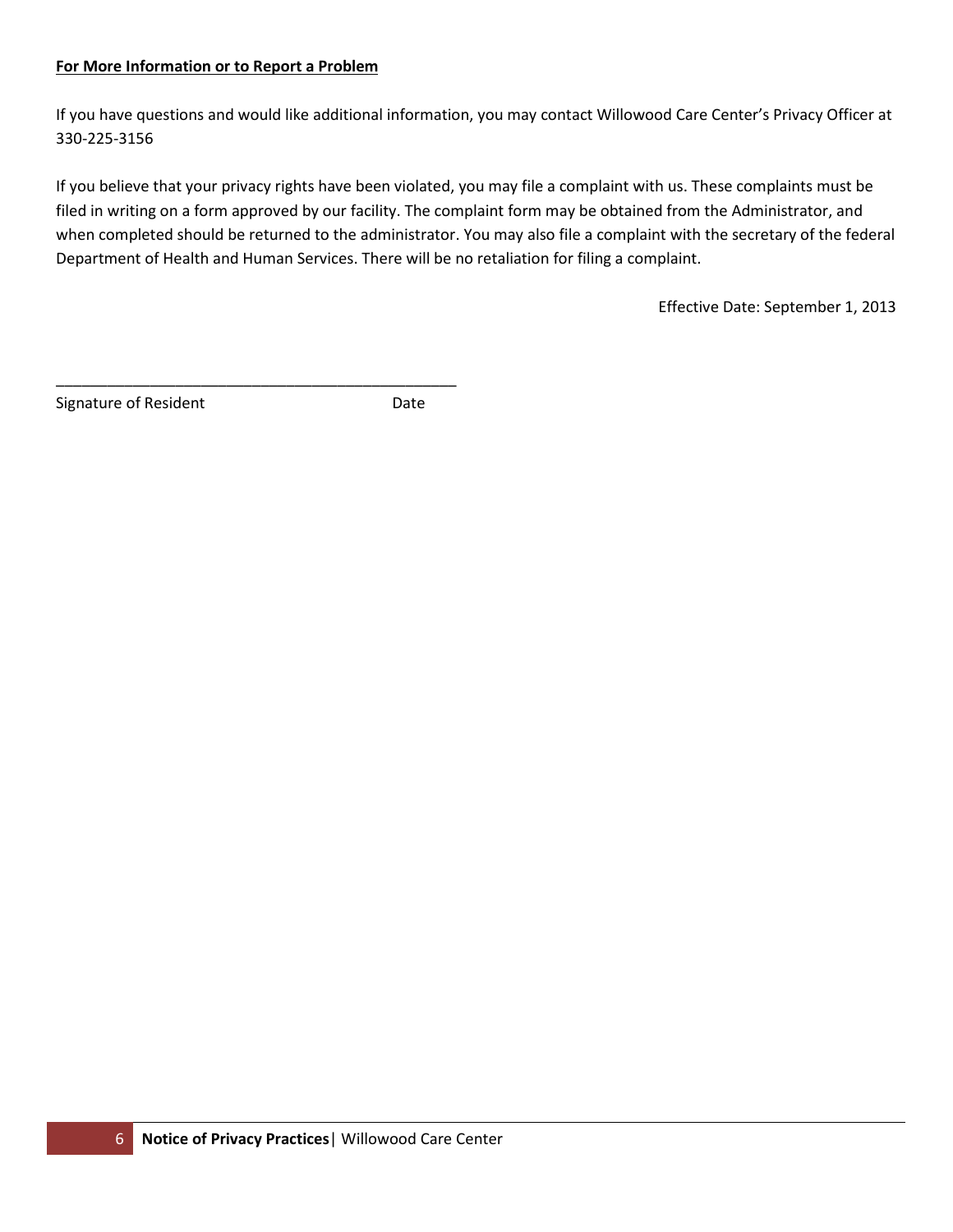

# **Complaints Regarding the Use or Disclosure Of Health Information**

It is the policy of Willowood Care Center to protect the privacy of individual health information, and to ensure that such information is used and disclosed appropriately and in accordance with all applicable laws and regulations. It is also the policy of Willowood Care Center to permit any concerned person to file a formal complaint without fear of threat or other reprisal by Willowood Care Center regarding the use or disclosure of a resident's health information.

#### **Procedure**

- (A) Notification. Residents and their representatives will be notified of their right to complain to Willowood Care Center or the Department of Health and Human Services in Notice of Information Practices.
- (B) Complaints in writing. All complaints made about Willowood Care Center's privacy policies or procedures, or its compliance with those policies and procedures or the law, shall be mad in writing to the HIPAA Privacy Officer at Willowood Care Center. Complaints must be made on Willowood Care Center's standard complaint form ("Complaint Regarding Uses or Disclosures of Health Information"), which shall be kept in a place that is accessible to concerned parties.
- (C) Response to a complaint. Upon receipt of a Complaint Regarding Uses or Disclosures of Health Information form, Willowood Care Center shall review the form and determine whether all information to respond to the complaint has been provided. If the form has not been completed correctly or information is missing, Willowood Care Center will take whatever steps are deemed necessary to complete the form, including returning the form to the requestor with an explanation. If the form has been completed correctly and completely, Willowood Care Center shall substantively review the complaint, and, if appropriate, investigate to determine whether a violation of law or Willowood Care Center's policies and procedures has occurred. Following the review and potential investigation, Willowood Care Center shall respond to the person making the complaint. [OR, Following the review and potential investigation, the person conducting the review will submit his/her findings to the Privacy Officer for final review.] The Privacy Officer shall determine the substance and manner of how Willowood Care Center will respond to the complaint.
- (D) Complaints to DHHS. The designated contact person for privacy issues shall provide information regarding how to file a complaint with the Department of Health and Human Services to anyone who inquires about that information.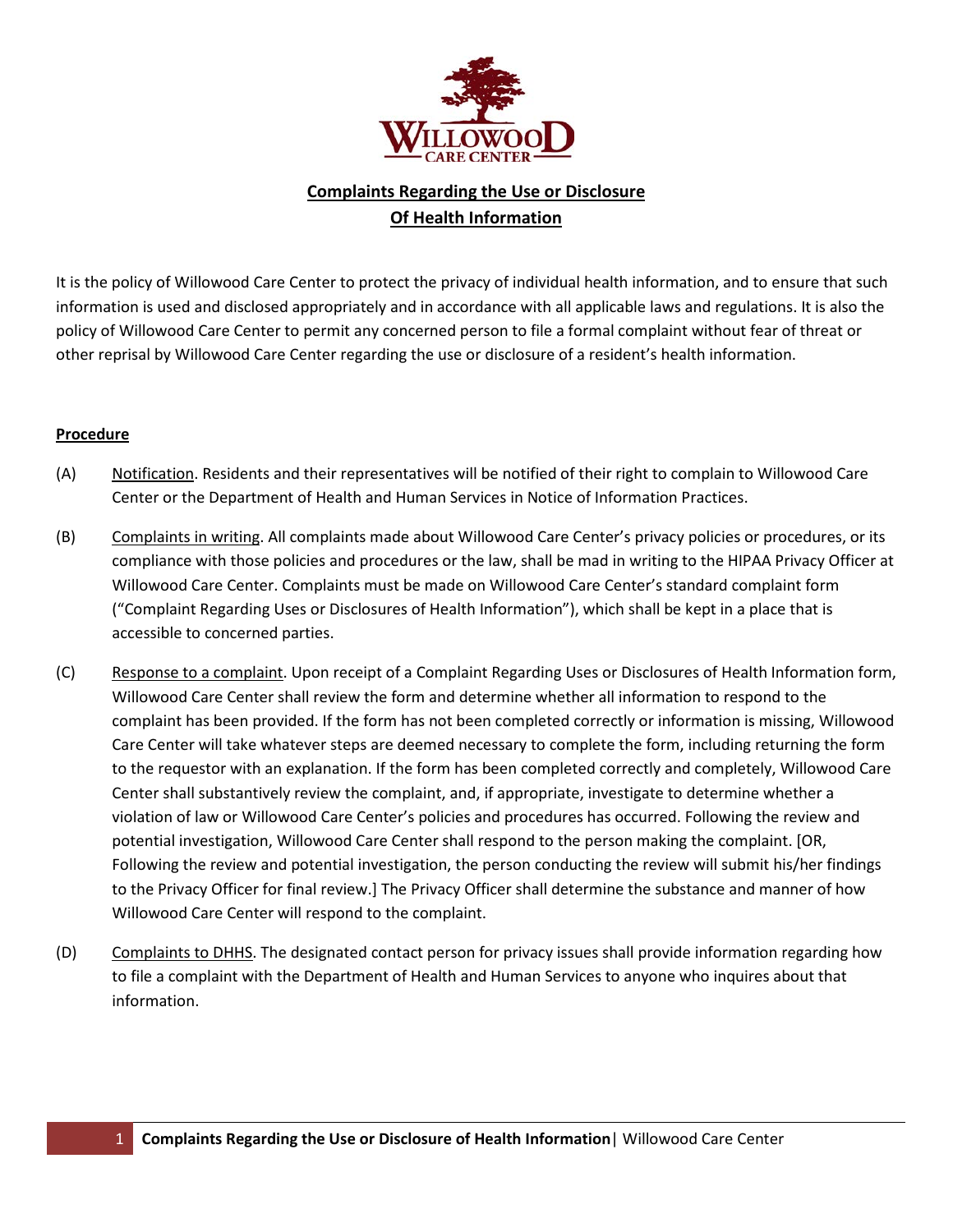- (E) Privacy Officer responsibility. The Privacy Officer shall be responsible for overseeing the implementation of the steps in this policy and procedure, including the following:
	- (1) Ensure that the Notice of Information Practices adequately discuss how an individual may complain about Willowood Care Center's uses and disclosures of resident information.
	- (2) Designing and updating, as appropriate, the Complaint Regarding Uses or Disclosures of Health Information form, as well as any standard forms developed to be used for the complaint process.
	- (3) Reviewing and responding to any complaints made about Willowood Care Center's use or disclosure of resident health information.
	- (4) Notifying the Administrator of complaints received on a periodic basis.
	- (5) Maintaining documentation of all complaints received and their disposition for a period of at least six (6) years, in accordance with Willowood Care Center's record keeping policy.
	- (6) Taking whatever corrective measures are necessary in response to a complaint, including, but not limited to, disciplining a member of the workforce, mitigating any negative effects of the violation, and/or making changes to Willowood Care Center's privacy policies and procedures.